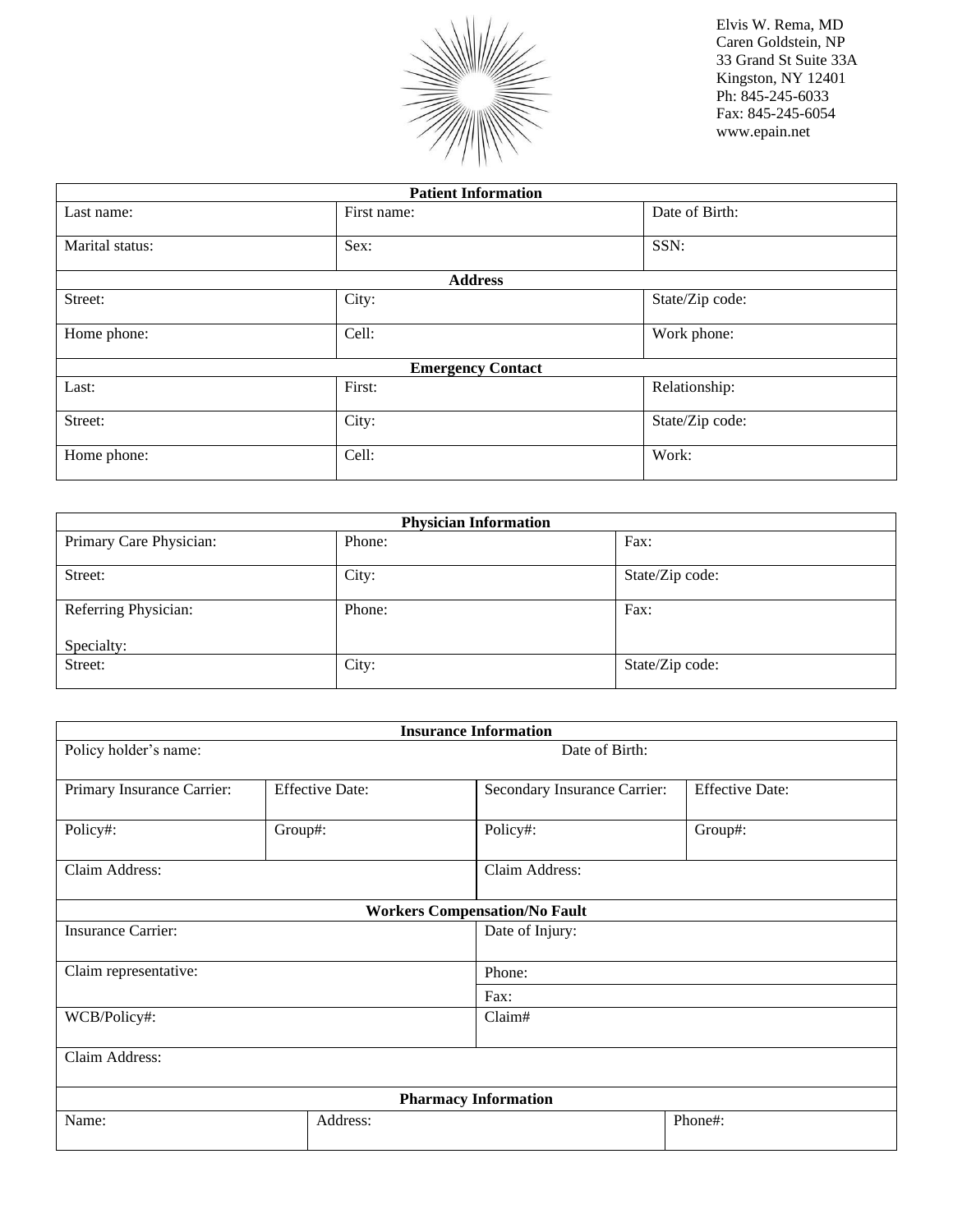# INITIAL VISIT INFORMATION DATE  $\frac{1}{2}$

| <b>Your Name:</b> |                                                                                                                                           |                  |                                       |                          |             |              |                  |                 |                                 |                                   |                                                                                      |                |   | Describe event(s) related to the start of your pain. |           |
|-------------------|-------------------------------------------------------------------------------------------------------------------------------------------|------------------|---------------------------------------|--------------------------|-------------|--------------|------------------|-----------------|---------------------------------|-----------------------------------|--------------------------------------------------------------------------------------|----------------|---|------------------------------------------------------|-----------|
|                   |                                                                                                                                           |                  |                                       |                          |             |              |                  |                 |                                 |                                   |                                                                                      |                |   |                                                      |           |
|                   | Age: __________ Yrs<br><b>Current Weight/Height:</b>                                                                                      | Sex:<br>(Circle) | M                                     | $\mathbf{F}$             |             |              |                  |                 |                                 |                                   |                                                                                      |                |   |                                                      |           |
|                   | <b>WHERE</b> is your pain located?                                                                                                        |                  |                                       | Using these pictures,    |             |              |                  |                 |                                 |                                   |                                                                                      |                |   |                                                      |           |
|                   | shade with a pen or pencil the parts of your body that are affected by<br>pain. Use an "X" to indicate specific trigger or tender points. |                  |                                       |                          |             |              |                  |                 |                                 |                                   |                                                                                      |                |   |                                                      |           |
| <b>Right</b>      |                                                                                                                                           |                  |                                       | <b>Right</b>             |             |              |                  |                 |                                 |                                   |                                                                                      |                |   | Check additional symptoms you are experiencing?      |           |
|                   |                                                                                                                                           |                  |                                       |                          | ❏           |              |                  |                 | Tingling (pins-needles)         |                                   |                                                                                      | □              |   | <b>Weakness</b>                                      |           |
|                   |                                                                                                                                           |                  |                                       |                          | $\Box$      |              |                  |                 |                                 | <b>Pain EVEN with bed-rest</b>    |                                                                                      | ❏              |   | <b>Numbness</b>                                      |           |
|                   |                                                                                                                                           |                  |                                       |                          | ◘           |              |                  | Cold / Hot skin |                                 |                                   |                                                                                      | ◘              |   | <b>Imbalance</b>                                     |           |
|                   |                                                                                                                                           |                  |                                       |                          | $\Box$      |              |                  |                 | Changes in skin color           |                                   |                                                                                      | ❏              |   | <b>Swelling</b>                                      |           |
|                   |                                                                                                                                           |                  | ₩                                     |                          | $\Box$      |              |                  |                 | <b>Chills / Night Sweats</b>    |                                   |                                                                                      | □              |   | Fever                                                |           |
|                   |                                                                                                                                           |                  |                                       |                          | $\Box$      |              |                  |                 | <b>Sensitive areas to touch</b> |                                   |                                                                                      | □              |   | <b>Cramps</b>                                        |           |
|                   |                                                                                                                                           |                  |                                       |                          | $\Box$      |              |                  |                 | <b>Repeated infections</b>      |                                   |                                                                                      | $\Box$         |   | <b>Difficulty</b>                                    |           |
|                   |                                                                                                                                           |                  |                                       |                          | $\Box$      |              |                  |                 |                                 | <b>Uncontrolled loss of bowel</b> |                                                                                      |                |   | in walking                                           |           |
|                   |                                                                                                                                           |                  |                                       |                          | $\Box$      |              |                  |                 |                                 | <b>Uncontrolled loss of urine</b> |                                                                                      |                |   |                                                      |           |
| <b>Right</b>      | Left                                                                                                                                      |                  | Leit                                  | <b>Right</b>             | $\Box$      |              |                  |                 |                                 |                                   | Weight loss (10-15 pounds in 2 weeks or less)                                        |                |   |                                                      |           |
|                   | When / How long ago did your pain start?                                                                                                  |                  |                                       |                          |             |              |                  |                 |                                 |                                   |                                                                                      |                |   | How often do you have your pain? (Please check one)  |           |
|                   | Years                                                                                                                                     |                  | Month(s)                              |                          | $\Box$<br>❏ |              |                  |                 |                                 |                                   | Constantly (80-100% of time)                                                         |                |   |                                                      |           |
|                   | $\mathbf{Week}(\mathbf{s})$                                                                                                               |                  | $\frac{\text{Day}(s)}{\text{Day}(s)}$ |                          | $\Box$      |              |                  |                 |                                 |                                   | Frequently (50-80% of the time)<br>Intermittently (25-50% of the time)               |                |   |                                                      |           |
|                   |                                                                                                                                           |                  |                                       |                          | $\Box$      |              |                  |                 |                                 |                                   | Occasionally (less than 25% of the time)                                             |                |   |                                                      |           |
|                   |                                                                                                                                           |                  |                                       |                          |             |              |                  |                 |                                 |                                   |                                                                                      |                |   |                                                      |           |
|                   | How would you describe this pain as?                                                                                                      |                  |                                       |                          |             |              |                  |                 |                                 |                                   | Consider "0" being 'NO PAIN' and "10" being the                                      |                |   |                                                      |           |
| $\Box$            | <b>Throbbing</b>                                                                                                                          | $\Box$           | <b>Heavy</b>                          |                          |             |              |                  |                 |                                 |                                   | "WORST IMAGINABLE PAIN", then circle the<br>number which represents the intensity of |                |   |                                                      |           |
| $\Box$            | <b>Shooting</b>                                                                                                                           | $\Box$           | <b>Tender</b>                         |                          |             |              |                  |                 |                                 |                                   | <b>YOUR AVERAGE daily pain</b>                                                       |                |   |                                                      |           |
| $\Box$            | <b>Stabbing</b>                                                                                                                           | $\Box$           | <b>Splitting</b>                      |                          | $\bf{0}$    | 1            | $\overline{2}$   | $\mathbf{3}$    | $\overline{\mathbf{4}}$         |                                   |                                                                                      | 7              | 8 | $\boldsymbol{9}$                                     | <b>10</b> |
| $\Box$            | <b>Sharp</b>                                                                                                                              | □                |                                       | <b>Tiring-Exhausting</b> |             |              |                  |                 |                                 | 5<br><b>YOUR WORST daily pain</b> | 6                                                                                    |                |   |                                                      |           |
| $\Box$            | <b>Cramping</b>                                                                                                                           | $\Box$           | <b>Sickening</b>                      |                          | $\bf{0}$    | $\mathbf{1}$ | $\boldsymbol{2}$ | $\mathbf{3}$    | $\overline{\mathbf{4}}$         | 5                                 | 6                                                                                    | $\overline{7}$ | 8 | 9 <sup>°</sup>                                       | 10        |
| $\Box$            | <b>Hot-burning</b>                                                                                                                        | $\Box$           | Fearful                               |                          |             |              |                  |                 |                                 |                                   |                                                                                      |                |   |                                                      |           |
| $\Box$            | <b>Aching</b>                                                                                                                             | ❏                | <b>Punishing-cruel</b>                |                          |             |              |                  |                 |                                 | <b>YOUR LEAST daily pain</b>      |                                                                                      |                |   |                                                      |           |
|                   |                                                                                                                                           |                  |                                       |                          | $\bf{0}$    | $\mathbf{1}$ | $\boldsymbol{2}$ | $\mathbf{3}$    | 4                               | 5                                 | 6                                                                                    | 7              | 8 | 9                                                    | <b>10</b> |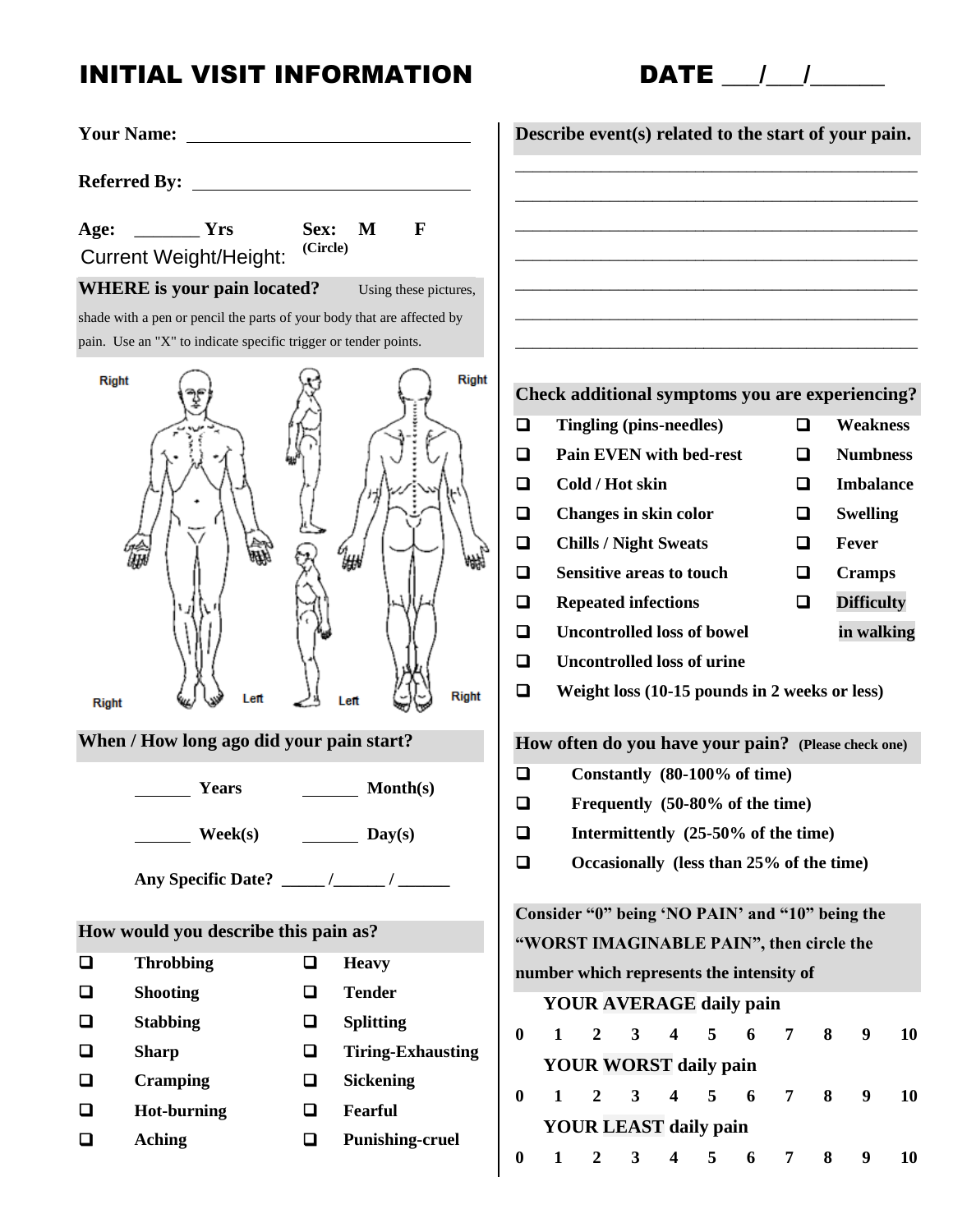**How do the following affect your pain? (please check the ones applicable to your condition)**

|                                               | <b>Increases my</b> | <b>Reduces my</b> |
|-----------------------------------------------|---------------------|-------------------|
|                                               | pain                | pain              |
| <b>Standing</b>                               |                     |                   |
| <b>Sitting</b>                                |                     |                   |
| <b>Lying Down</b>                             |                     |                   |
| <b>Walking</b>                                |                     |                   |
| <b>Exercise / Moving</b><br>the Affected Part |                     |                   |
| <b>Relaxation</b>                             |                     |                   |
| Coughing or<br><b>Sneezing</b>                |                     |                   |
| <b>Urination or Bowel</b><br>Movement         |                     |                   |
|                                               |                     |                   |

**Check the treatments you have tried for your pain and then complete the appropriate column at the right to the best of your ability.**

|                                        | <b>Excellent</b><br><b>Relief</b> | <b>Moderate</b><br><b>Relief</b> | N <sub>0</sub><br><b>Relief</b> |
|----------------------------------------|-----------------------------------|----------------------------------|---------------------------------|
| <b>Bed rest</b>                        | $\overline{\phantom{a}}$          |                                  |                                 |
| <b>Exercise</b>                        |                                   |                                  |                                 |
| <b>Heat or Ice</b>                     | $\sim$                            |                                  |                                 |
| <b>Physical therapy</b>                | U                                 | H                                | - 1                             |
| <b>Traction</b>                        | - 1                               |                                  |                                 |
| <b>TENS Machine</b>                    | П                                 | n                                | П                               |
| <b>Chiropractor</b>                    |                                   |                                  |                                 |
| Acupuncture                            |                                   |                                  |                                 |
| <b>Relaxation</b><br><b>Techniques</b> | ×.                                |                                  |                                 |
| Nerve block or<br><b>Injections</b>    |                                   |                                  |                                 |
| <b>Surgery</b>                         |                                   |                                  |                                 |

**What activities are you having difficulty with due** 

#### **to your pain?**

- **Going to work Driving**
- **Performing household chores Exercising**
- $\Box$  Recreational Activities  $\Box$  Self Care
- **Lifting anything Sitting**
- **Bending Sleeping**

**REVIEW OF SYSTEMS:** Please review the list below. If you currently have these problem(s), please check the box  $\Box$  next to them.

#### **GENERAL SKIN**

- $\Box$  Weight gain  $\Box$  Rash
- $\Box$  Weight loss  $\Box$  Itching
- $\Box$  Decreased energy  $\Box$  Color Change
- 

- 
- 
- 
- 
- 
- $\Box$  Hearing Loss  $\Box$  Diarrhea
- $\Box$  Ringing in Ears  $\Box$  Constipation
- $\Box$  Nose Bleeds  $\Box$  Hemorrhoids
- $\Box$  Bleeding Gums  $\Box$  Blood in stool

- $\Box$  Shortness of breath  $\Box$  Chest pain
- $\Box$  Painful breathing  $\Box$  Palpitations
- 
- 
- $\Box$  Cough with blood  $\Box$  Varicose veins
	-

- 
- 
- 
- 
- 
- 
- 
- $\Box$  Difficulty in
- Walking

- 
- 
- 
- 
- $\Box$  Suicidal thoughts  $\Box$  Joint stiffness
- 

- $\Box$  Increase Thirst  $\Box$  Easy Bruising
- 
- -
	-
	-
- $\Box$  Fever  $\Box$  Excessive Sweating

### **HEAD-ENT GASTROINTESTINAL**

- $\Box$  Headache  $\Box$  Poor appetite
- $\Box$  Dizziness  $\Box$  Painful swallowing
- $\Box$  Fainting  $\Box$  Abdominal pain
- $\Box$  Blurry Vision  $\Box$  Heartburn
- $\Box$  Sensitivity to Light  $\Box$  Nausea / Vomiting
	-
	-
	-
	-

### **RESPIRATORY CARDIOVASCULAR**

- 
- 
- $\Box$  Cough  $\Box$  Swelling in legs
- $\Box$  Sputum  $\Box$  Poor circulation in legs
	-
- $\Box$  Wheezing  $\Box$  Blood clots in legs

### **NEUROLOGIC GENITOURINARY**

- $\Box$  Seizures  $\Box$  Difficult urination
- $\Box$  Fainting  $\Box$  Flank or pubic pain
- $\Box$  Tremors  $\Box$  Urgency or frequency
- $\Box$  Weakness  $\Box$  Urine Incontinence
- $\Box$  Tingling  $\Box$  Night time urination
- $\Box$  Numbness  $\Box$  Passage of stones
- $\Box$  Memory loss  $\Box$  Dark or bloody urine
- $\Box$  Coordination loss  $\Box$  Erectile dysfunction
	- **a** Abnormal vaginal bleeding

### **PSYCHIATRIC MUSCULOSKELETAL**

- $\Box$  Hallucinations  $\Box$  Painful muscle(s)
- $\Box$  Depression  $\Box$  Painful joint(s)
- $\Box$  Irritability  $\Box$  Muscle cramps
- $\Box$  Tension or anxiety  $\Box$  Decrease in muscle size
	-
- $\Box$  Suicidal attempts  $\Box$  Joint swelling / redness

### **ENDOCRINE HEMAT - LYMPHATIC**

- 
- $\Box$  Cold intolerance  $\Box$  Bleeding tendency
- -
	-
	-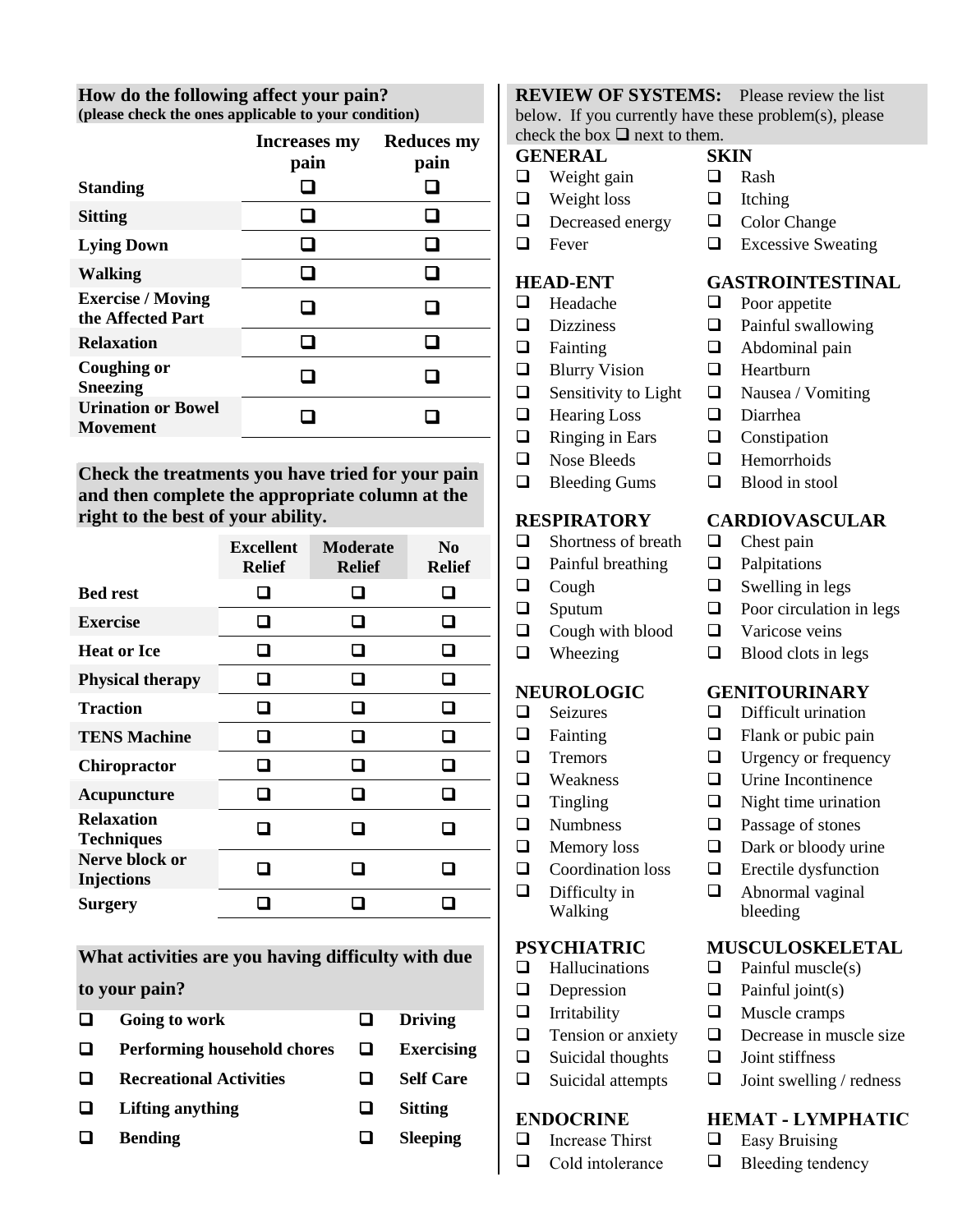#### **SELECT / LIST YOUR MEDICAL HISTORY:**

| $\Box$ COPD / Emphysema: $\Box$                                 |
|-----------------------------------------------------------------|
| $\Box$ Heart Disease:                                           |
| $\Box$ Kidney Disease:                                          |
|                                                                 |
|                                                                 |
| <b>Bleeding Disorder <math>\Box</math></b> Depression / Anxiety |
|                                                                 |

 $\overline{\phantom{a}}$ 

## **DOCUMENT ANY SURGICAL PROCEDURES THAT YOU EVER HAD (if possible, by dates):**

**\_\_\_\_\_\_\_\_\_\_\_\_\_\_\_\_\_\_\_\_\_\_\_\_\_\_\_\_\_\_\_\_\_\_\_\_\_\_\_\_\_\_\_\_\_\_\_ \_\_\_\_\_\_\_\_\_\_\_\_\_\_\_\_\_\_\_\_\_\_\_\_\_\_\_\_\_\_\_\_\_\_\_\_\_\_\_\_\_\_\_\_\_\_\_ \_\_\_\_\_\_\_\_\_\_\_\_\_\_\_\_\_\_\_\_\_\_\_\_\_\_\_\_\_\_\_\_\_\_\_\_\_\_\_\_\_\_\_\_\_\_\_ \_\_\_\_\_\_\_\_\_\_\_\_\_\_\_\_\_\_\_\_\_\_\_\_\_\_\_\_\_\_\_\_\_\_\_\_\_\_\_\_\_\_\_\_\_\_\_ \_\_\_\_\_\_\_\_\_\_\_\_\_\_\_\_\_\_\_\_\_\_\_\_\_\_\_\_\_\_\_\_\_\_\_\_\_\_\_\_\_\_\_\_\_\_\_** 

**\_\_\_\_\_\_\_\_\_\_\_\_\_\_\_\_\_\_\_\_\_\_\_\_\_\_\_\_\_\_\_\_\_\_\_\_\_\_\_\_\_\_\_\_\_\_\_ \_\_\_\_\_\_\_\_\_\_\_\_\_\_\_\_\_\_\_\_\_\_\_\_\_\_\_\_\_\_\_\_\_\_\_\_\_\_\_\_\_\_\_\_\_\_\_ \_\_\_\_\_\_\_\_\_\_\_\_\_\_\_\_\_\_\_\_\_\_\_\_\_\_\_\_\_\_\_\_\_\_\_\_\_\_\_\_\_\_\_\_\_\_\_**

|      | <b>ALLERGIES:</b>       | □ |                 | <b>I HAVE NO ALLERGIES</b> |  |
|------|-------------------------|---|-----------------|----------------------------|--|
| Drug |                         |   | <b>Reaction</b> |                            |  |
|      |                         |   |                 |                            |  |
|      | Dye                     |   | l 1             | <b>Iodine</b>              |  |
|      | <b>Shellfish</b>        |   |                 | Latex                      |  |
|      | Any specific food item: |   |                 |                            |  |

#### **LIST ALL MEDICATIONS YOU ARE TAKING**

**Please list any medications you are currently taking, with their doses and number of times taken per day. Include "over the counter" drugs and herbal supplements. Use the back of this sheet if necessary.**

### **ARE ANY OF YOUR FAMILY MEMBERS SUFFERING FROM THE FOLLOWING?**

|        | Select all that apply:<br><b>Relationship to you:</b>                     |  |
|--------|---------------------------------------------------------------------------|--|
| ◻      | Cancer                                                                    |  |
| □      | <b>Diabetes</b>                                                           |  |
| ◻      | <b>Kidney disease</b>                                                     |  |
| □      | <b>Chronic Pain</b>                                                       |  |
| ◻      | <b>Alcohol Abuse</b>                                                      |  |
| $\Box$ | <b>Illegal drug Abuse</b>                                                 |  |
| ◘      | <b>Prescription drug Abuse</b><br><u> 1989 - Johann Barbara, martxa a</u> |  |
|        | PERSONAL: (Check the ones applicable to you)                              |  |
|        | PRESENT WORK STATUS                                                       |  |
| ◘      | I am Working: Occupation:                                                 |  |
| О      | I am on Disability OR have a pending application                          |  |
|        | <b>Reason for Disability:</b>                                             |  |
| ◻      | I am on Worker's Compensation                                             |  |
|        | <b>LEGAL ISSUES</b>                                                       |  |
| ◻      | I have a pending litigation related to my pain                            |  |
| ◘      | <b>ATTORNEY</b>                                                           |  |
|        | <b>LIVING STATUS</b>                                                      |  |
| □      | I live with my spouse<br>I live alone<br>$\Box$                           |  |
| □      | I live with a Domestic Partner / Friend / Kid(s)                          |  |
|        | <b>PERSONAL HABITS</b>                                                    |  |
| O      | I use Tobacco:<br>Cigarettes per day:                                     |  |
|        |                                                                           |  |
| □      | How often?<br>I use Alcohol:                                              |  |
| П      | I have a history of street drugs use                                      |  |
|        |                                                                           |  |
|        |                                                                           |  |
| ◘      | I have been addicted to prescription drugs in past                        |  |
| □      | I have been treated for alcohol/ drug abuse in past                       |  |
| ❏      | I have been sexually abused in past                                       |  |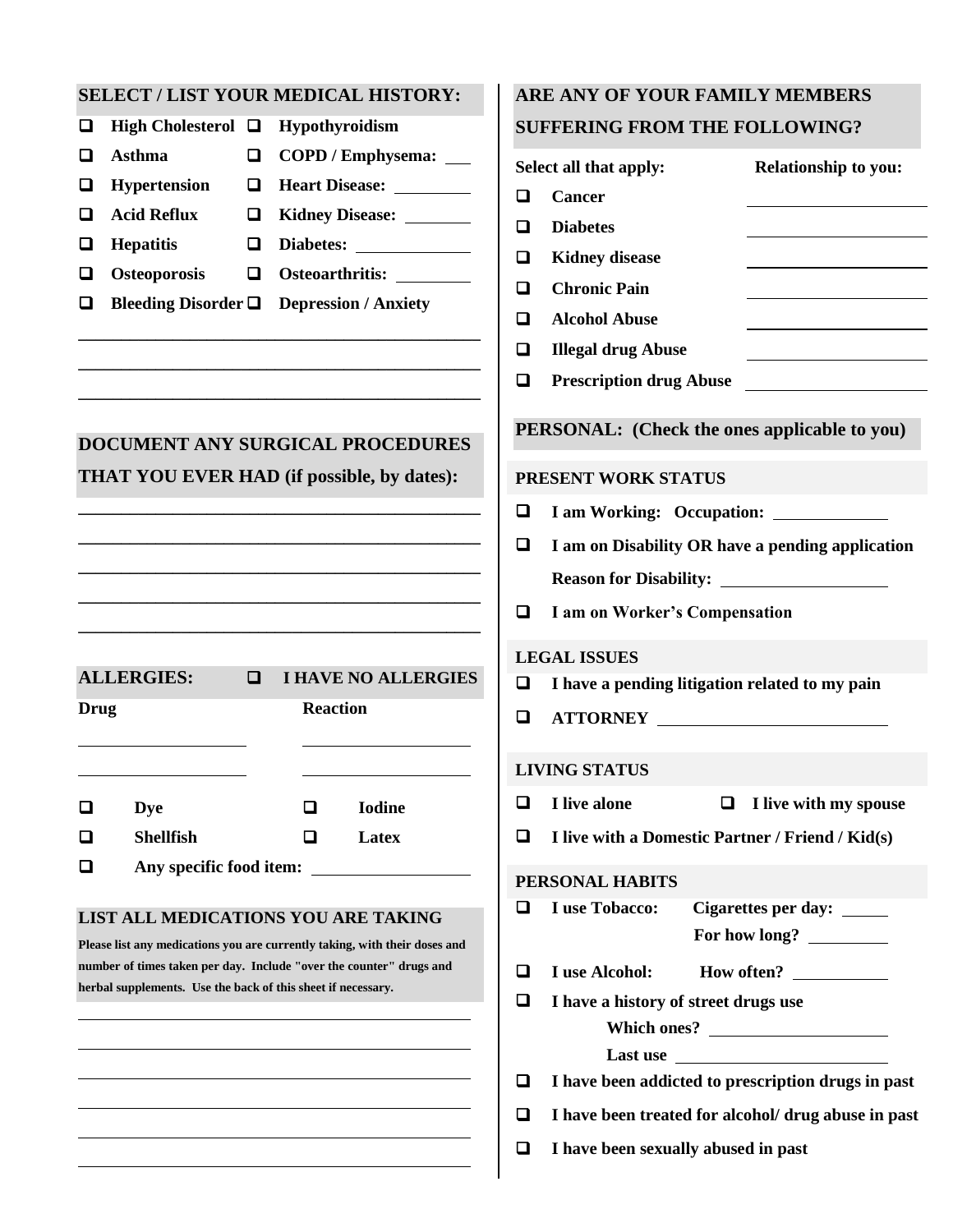

## **Consent to Treat**

|                  | , the undersigned patient, consent to treatment |
|------------------|-------------------------------------------------|
| by the provider. |                                                 |
|                  |                                                 |
|                  |                                                 |
|                  |                                                 |

Print Name: **\_\_\_\_\_\_\_\_\_\_\_\_\_\_\_\_\_\_\_\_\_\_\_\_\_\_\_\_\_\_\_\_\_\_\_\_\_\_\_\_\_\_\_\_\_\_\_** 

Signature: \_\_\_\_\_\_\_\_\_\_\_\_\_\_\_\_\_\_\_\_\_\_\_\_\_\_\_\_\_\_\_\_\_\_\_\_\_\_\_\_\_\_\_\_\_\_\_\_\_

Date: \_\_\_\_\_\_\_\_\_\_\_\_\_\_\_\_\_\_\_\_\_\_\_\_\_\_\_\_\_\_\_\_\_\_\_\_\_\_\_\_\_\_\_\_\_\_\_\_\_\_\_\_\_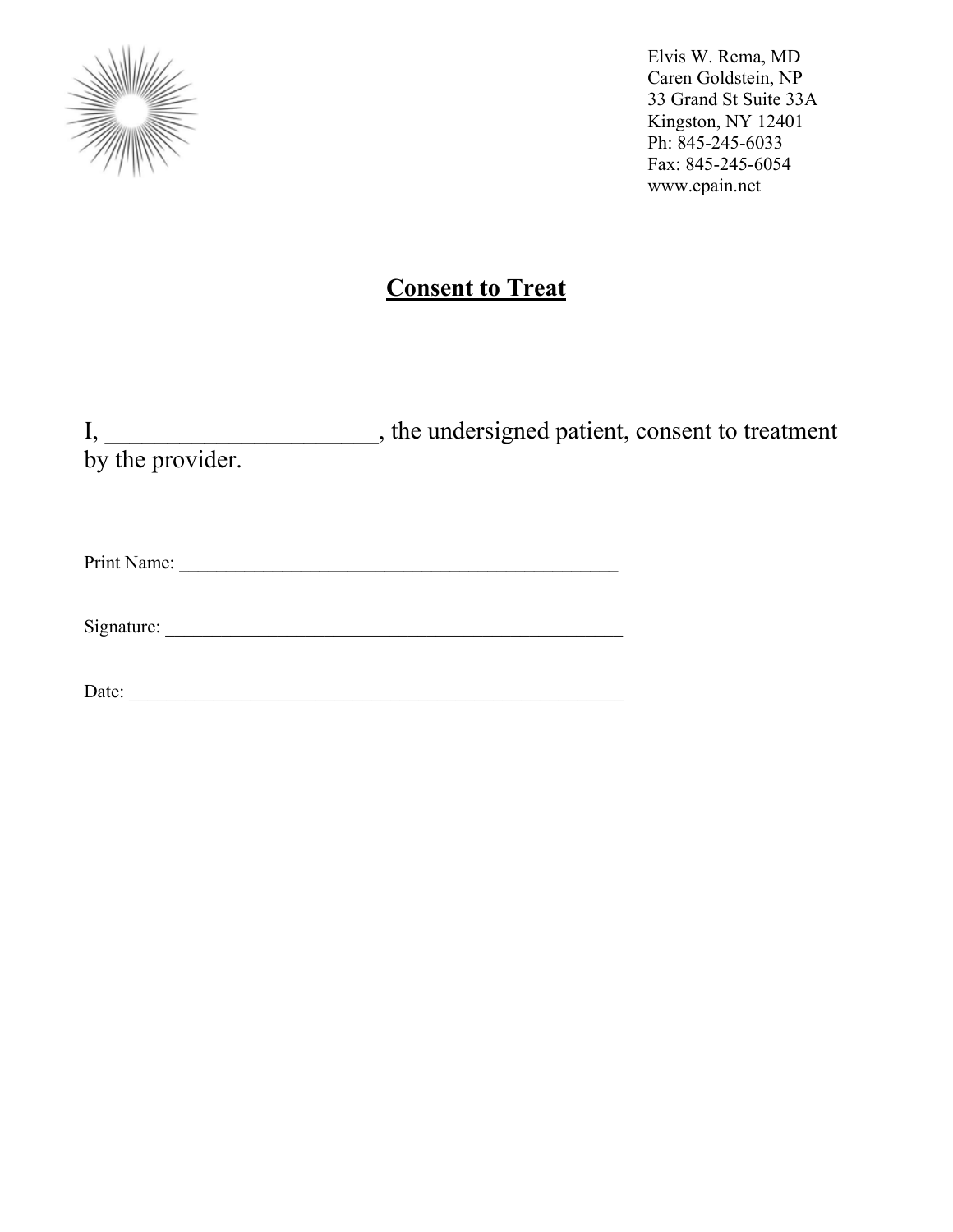

## **Consent to Use and Disclose Protected Health Information (PHI)**

I \_\_\_\_\_\_\_\_\_\_\_\_\_\_\_\_\_\_\_\_\_\_\_\_\_\_\_\_\_\_\_\_\_\_\_\_\_, give my consent to the provider and his or her agents to use or disclose my Protected Health Information to carry out treatment, payment, or health care operations. These individuals and entities can release, use, or disclose my PHI to other physicians, nursing practitioners, physician assistants, students in each of the above disciplines, and other such entities or persons as are deemed related to treatment, payment, and health care operations, as determined for the sole discretion of the provider and his or her respective agents.

If another provider who is involved with treatment, payment, or health care operations relating to my care requests my medical records, I consent to release my entire medical record maintained by Elvis W. Rema, MD PLLC to those requesting providers.

I agree, as part of this consent for payment operations, that the provider, its group, their billing personnel, billing agents or Management Company can disclose billing information to any person that calls the provider with billing questions, as long as that person is able to provide the correct social security number and health plan information.

I agree that the provider, their agents, or their representatives may call and leave a voicemail message at my home or other number I have provided regarding medical appointments, billing or payment issues, or other information related to treatment, payment, or healthcare operations.

I agree that the provider may discuss my PHI with any person that accompanies me to any appointment. The provider may rightly assume that if another person is with me, I have no objection to disclosure of my PHI to that person. I also agree, that the provider may discuss my PHI with any person that identifies him or herself as active in my mental, physical, emotional, or spiritual care, including but not limited to family, friends, clergy, and patient advocates. I also agree, that the provider and his or her agents may disclose my PHI to employers who arrange and pay, directly or indirectly, for my medical treatment.

I agree that the provider and their agents may discuss my child's PHI with the person accompanying the child. I agree that the provider may discuss PHI with both natural parents and stepparents. I acknowledge that state law may grant my child certain privacy rights regarding their PHI and that I have no right to receive this information.

I agree the provider and his or her agents may, upon request, disclose my PHI to public health agencies, law enforcement, and the FDA.

I acknowledge that I have received a copy of a separate document entitled "Notice of Privacy Practice" which sets forth my rights regarding privacy of my PHI.

Print Name: **\_\_\_\_\_\_\_\_\_\_\_\_\_\_\_\_\_\_\_\_\_\_\_\_\_\_\_\_\_\_\_\_\_\_\_\_\_\_\_\_\_\_\_\_\_\_\_** 

Signature: \_\_\_\_\_\_\_\_\_\_\_\_\_\_\_\_\_\_\_\_\_\_\_\_\_\_\_\_\_\_\_\_\_\_\_\_\_\_\_\_\_\_\_\_\_\_\_\_\_

Date: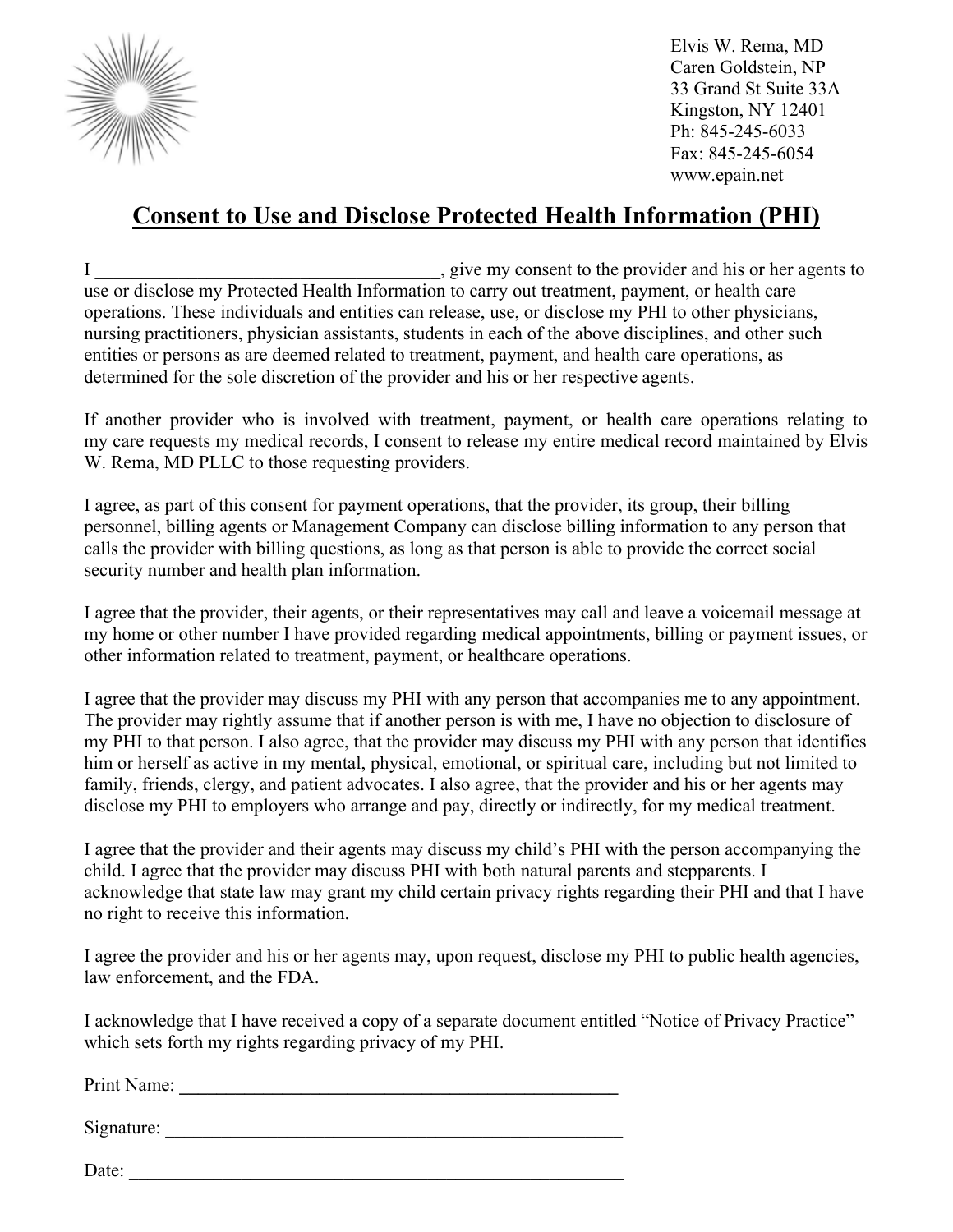

## **Release and Assignment**

I hereby assign all medical and/or surgical benefits, to include major medical benefits to which I am entitled, including Medicare, Blue Shield, HMOs and commercial insurance to **Elvis W. Rema, MD PLLC.** 

**Elvis W. Rema, MD PLLC** will bill only for the professional component of these services.

I understand that I am financially responsible for all charges for the hospital and for anesthesia if these services are used.

I understand that I am financially responsible for all charges whether or not covered by said insurance.

I authorize release of any information required to secure payment on my behalf.

I am aware that there is a **\$75.00** late cancellation fee for any appointment or procedure that is not cancelled at least 24 hours in advance.

I request that any payments of authorized Medicare benefits be made either to me or on my behalf to **Elvis W. Rema, MD PLLC**, for services furnished to me by the provider. I authorize any holder of medical information about me, to release to the Health Care Financing Administration and its agencies any information needed to determine these benefits or the benefits payable for related services.

Print Name: **\_\_\_\_\_\_\_\_\_\_\_\_\_\_\_\_\_\_\_\_\_\_\_\_\_\_\_\_\_\_\_\_\_\_\_\_\_\_\_\_\_\_\_\_\_\_\_** 

Signature: \_\_\_\_\_\_\_\_\_\_\_\_\_\_\_\_\_\_\_\_\_\_\_\_\_\_\_\_\_\_\_\_\_\_\_\_\_\_\_\_\_\_\_\_\_\_\_\_\_

Date: \_\_\_\_\_\_\_\_\_\_\_\_\_\_\_\_\_\_\_\_\_\_\_\_\_\_\_\_\_\_\_\_\_\_\_\_\_\_\_\_\_\_\_\_\_\_\_\_\_\_\_\_\_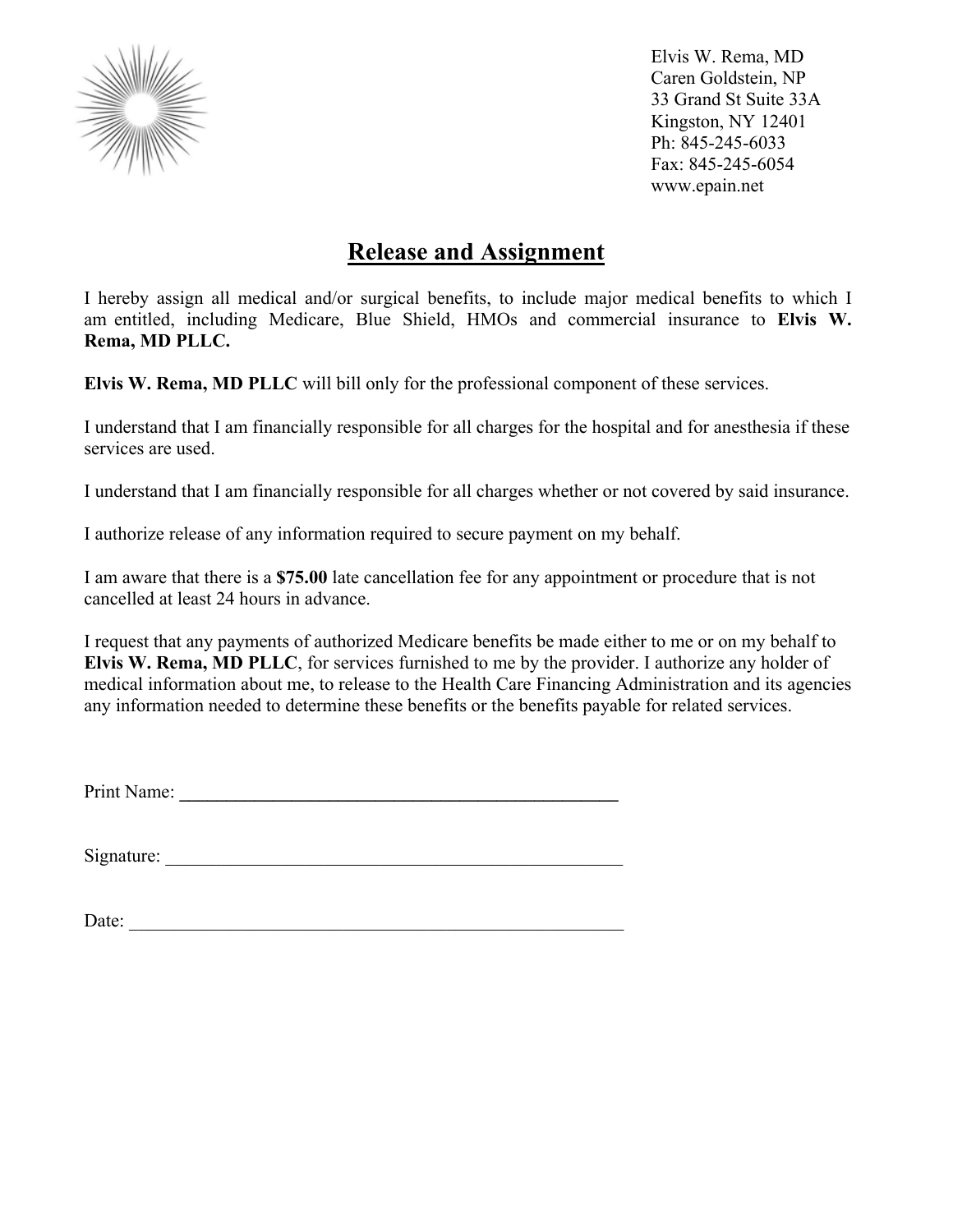

## **Treatment Agreement**

All patients receiving controlled substances from this office are required to follow the rules outlined by this agreement. These rules are required by law to ensure that these medications are used safely.

I will not obtain controlled substances from any other providers without permission from this office.

It is my responsibility to take my medications as prescribed, and to maintain an accurate count to ensure I will not run out of medication before my next scheduled appointment.

If I travel and will not be able to return before my prescription runs out, I will find another provider to prescribe the medication until I can return to the office.

If I relocate, it is my responsibility to find a provider to continue my treatment.

I understand that these medications will only be prescribed by a face-to-face office visit.

I understand that the office will not refill the prescriptions after office hours or on days that the office is not seeing patients.

I agree to follow the labeling instructions on my medications, including not sharing prescription medications with others, no ingesting alcohol while taking medications, and keeping all medications out of the reach of children.

I have received information on New York State Public Health Law Section 3397(4).

I am aware that I am subject to random urine drug screening.

I understand that I run the risk of addiction by taking controlled substances for any length of time.

I have read all of the above-mentioned items, and my signature states that I will comply with them. I understand that the office reserves the right to terminate care for violation of this agreement.

Print Name:

Signature:

Date: \_\_\_\_\_\_\_\_\_\_\_\_\_\_\_\_\_\_\_\_\_\_\_\_\_\_\_\_\_\_\_\_\_\_\_\_\_\_\_\_\_\_\_\_\_\_\_\_\_\_\_\_\_